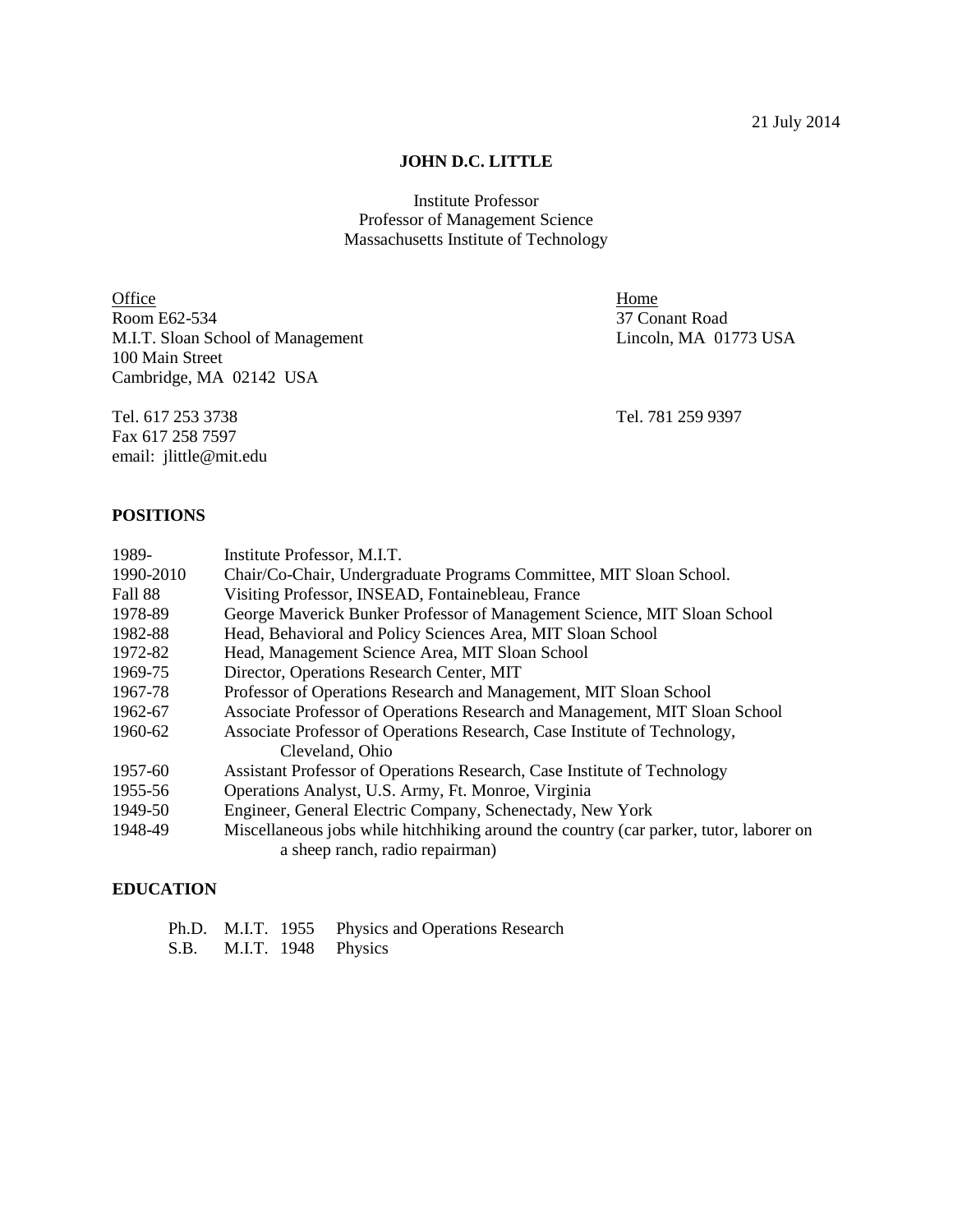#### **HONORS AND AWARDS**

- The Sheth Medal: "for enduring and transformational contributions to both marketing scholarship and marketing practice." ISMS Conference, Atlanta, June 2014
- Invited Plenary Lecture: IFORS Lecture at Euro INFORMS 2013 in Rome, "Applications of Little's Law," July 2013
- Invited paper: Little, John D. C. (2011), "Little's Law as Viewed on Its 50th Anniversary," *Operations Research*, **59** (3) 536-549 (May).
- John R. Hauser and Glen L. Urban (2011), "John D. C. Little," Chapter 36 in A.A. Assad, S.I. Gass (eds), "*Profiles in Operations Research,*" Springer Science+Business Media. New York.
- The Harold Larnder Memorial Lecturer of the Canadian Operational Research Society "to honor distinguished international achievement in operational research," Edmonton, May 2010.
- Festschrift Celebration in honor of John D.C. Little, Massachusetts Institute of Technology, held June 6-7, 2009 in Ann Arbor, MI, following the 2009 INFORMS Marketing Science Conference.
- Fellow, INFORMS Society for Marketing Science, Inaugural Award Ceremony, Vancouver, BC (June 2008).
- Paper: Guadagni, Peter M. and John D.C. Little (1983), "A Logit Model of Brand Choice Calibrated on Scanner Data," selected to be reprinted in a "Classics" issue of *Marketing Science* **27** (1), January-February 2008.
- Henry Grady "Buck" Weaver Award for Contributions to Theory and Practice in the Development of Rigorous and Relevant Marketing Understanding (September 2006).
- Paper: Little, John D.C. (1970), "Managers and Models: the Concept of a Decision Calculus," **16** (8) B466-485, selected as one of the ten most influential papers published in the first fifty years of *Management Science* and reprinted with the others in a special issue of the journal in December 2004.
- Election to Operational Research Hall of Fame, International Federation of Operational Research Societies (IFORS), (April 2004)
- Special Session, "John Little to Now, in Honor of his 75<sup>th</sup> Birthday," INFORMS Marketing Science Conference, University of Maryland, (June 2003)

Fellow, INFORMS, Inaugural Award Ceremony, San Jose, CA, (November 2002)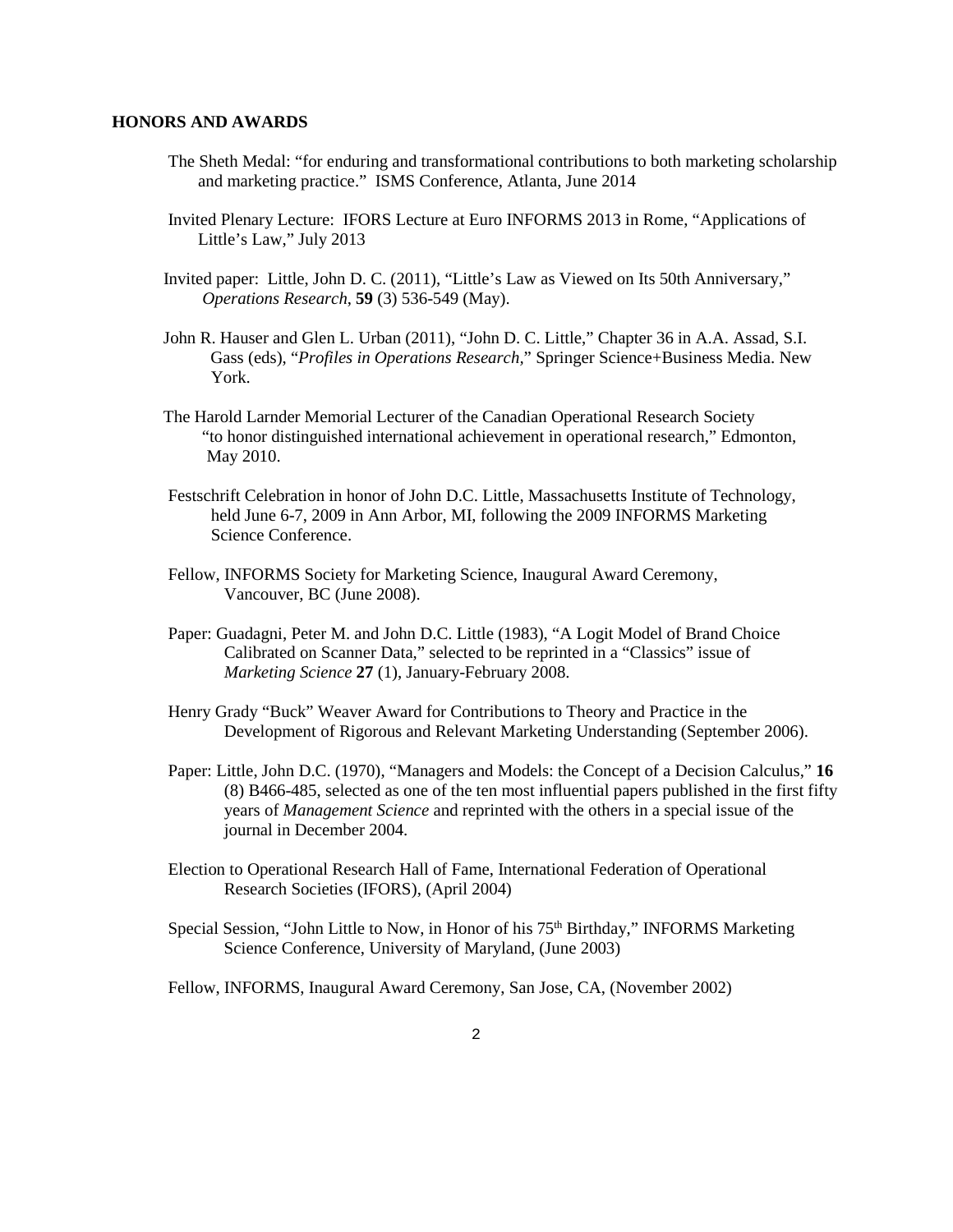- Honorary Doctor of Science (Economics), University of London, London Business School, (July 2002)
- Marketing Science Institute Featured Academic, (January 2001)
- Omega Rho Distinguished Lecturer, INFORMS San Antonio Meeting, (November 2000)
- INFORMS Expository Writing Award, Institute for Operations Research and the Management Sciences, (2000)
- Honorary Degree, Facultes Universitaires Catholiques de Mons, Belgium, (1997)
- E. Leonard Arnoff Memorial Lecture, University of Cincinnati (May 1997)
- First President of the Institute of Operations Research and the Management Sciences (INFORMS) formed by the merger of ORSA and TIMS, (1995)
- TIMS Distinguished Service Medal, (1993)
- Honorary Degree, University of Liege, Belgium, (1992)
- Paul D. Converse Award of the American Marketing Association for "major contributions to the science of marketing," (1992)
- Wroe Alderson Distinguished Lecture, Wharton School, (1991)
- First Philip McCord Morse Lecturer of ORSA, (1989-90)
- Distinguished Paper Award in 1990 DSS Competition (with J.D. Schmitz and G.D. Armstrong) for "CoverStory - Automated News Finding in Marketing"
- Institute Professor, M.I.T., (1989)
- Naming of the annual award for the best marketing paper in *Management Science* or *Marketing Science* as the "John D.C. Little Award" by the TIMS College on Marketing, (1989)
- Election to the National Academy of Engineering, (1989)
- George E. Kimball Medal of the Operations Research Society of America for contributions to the Society and the profession, 1987.
- Honorable mention, TIMS College on Marketing award for best paper in marketing science in 1983: "A Logit Model of Brand Choice Calibrated on Scanner Data" (with P. Guadagni).
- Finalist: TIMS Management Science Achievement Award for 1982: "The Development, Testing, and Execution of a New Marketing Strategy at AT&T Long Lines" (with A. Kuritsky, A.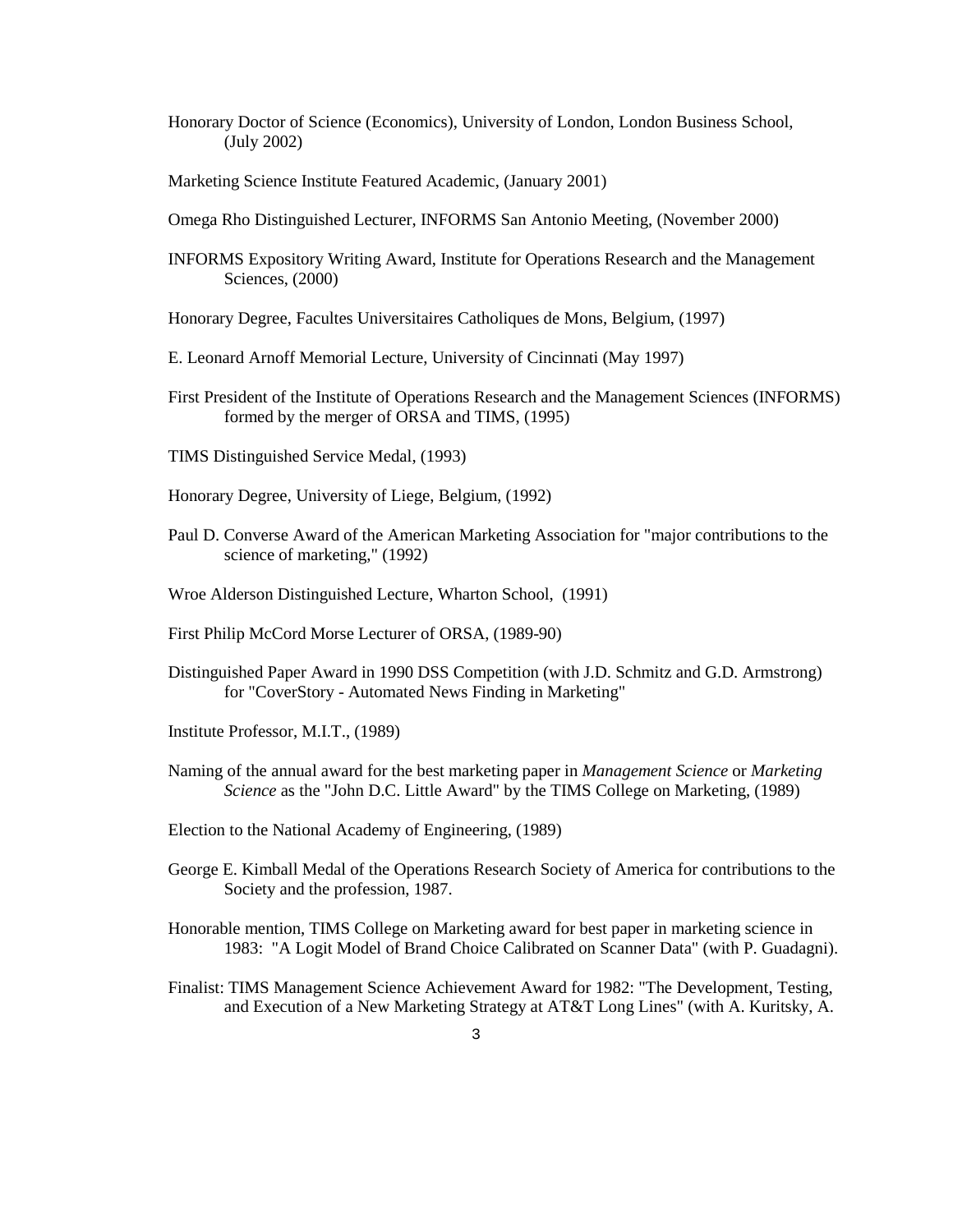Silk, and E. Bassman).

- Alpha Kappa Psi Award for best applications paper in the *Journal of Marketing* in 1979: "Decision Support Systems for Marketing Managers."
- Charles Coolidge Parlin Award of the American Marketing Association for contributions to marketing, (1979)
- Featured article, *Operations Research*, "Aggregate Advertising Models: The State of the Art," (1979)
- Honorable mention, Lanchester Prize for the best publication in operations research in 1969: "A Media Planning Calculus" (with L. Lodish).
- "Little's Law" paper: Little, John D. C, (1961), "A Proof of the Queuing Formula: L= $\lambda$ W," *Operations Research*, **9** (3) 383-387 (May).
- Honorable mention: Lanchester Prize for the best publication in operations research in 1955 for "The Use of Storage Water in a Hydroelectric System."

#### **RESEARCH / PUBLICATIONS**

My research has ranged over a variety of subjects including OR/MS methodology, traffic signal control, decision support systems, and, most extensively, marketing. Selected publications follow:

#### **Marketing**

- Guadagni, Peter M. and John D.C. Little (2008), "A Logit Model of Brand Choice Calibrated on Scanner Data," *Marketing Science*, **27**(1), 29-48. (reprinted from 1983 for a special "Classics" issue of *Marketing Science,* January-February 2008.
- Guadagni, Peter M. and John D.C. Little (2008), "Commentary on: A Logit Model of Brand Choice Calibrated on Scanner Data. A 25<sup>th</sup> Anniversary Perspective," Marketing *Science*, **27**(1), 26-28.
- Steckel, Joel H., Russell S. Winer, Randolph E.Bucklin, Benedict G.C. Dellaert, Xavier Dreze, Gerald Haubl, Sandy D. Jap, John D.C. Little, Tom Meyvis, Alan L. Montgomery, and Arvind Rangaswamy (2005), "Choice in Interactive Environments," *Marketing Letters*, **16** (3/4) 309-320.
- Little, John D.C. (2004), "Managers and Models: The Concept of a Decision Calculus," *Management Science,* **50** (12 Supplement) 1841-1853. (Special issue containing the top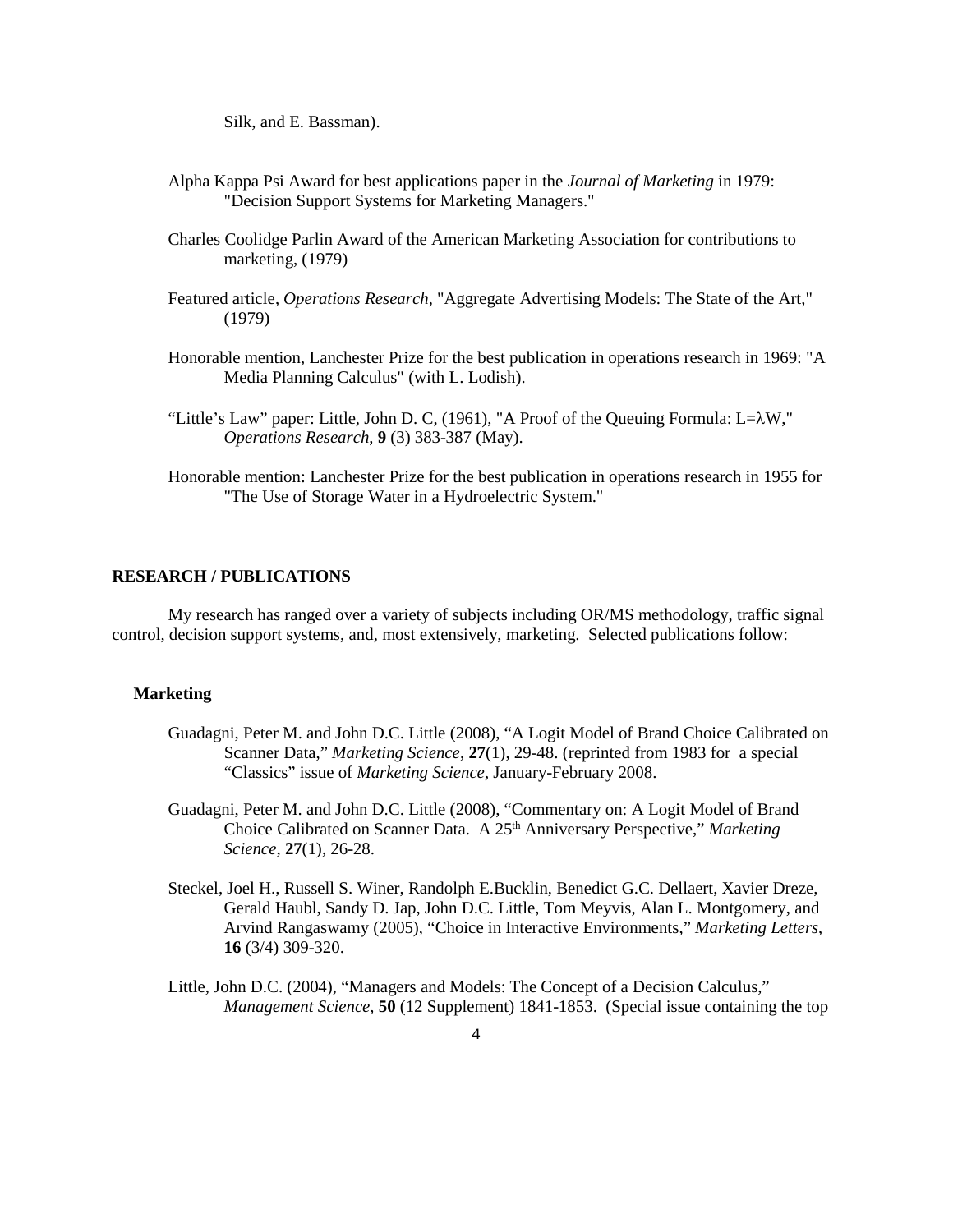ten papers judged to be most influential in the first 50 years of the journal *Management Science*.)

- Little, John D.C. (2004), "Comments on 'Managers and Models: The Concept of a Decision Calculus' -- Managerial Models for Practice," *Management Science,* **50** (12 Supplement) 1854-1860.
- Bucklin, Randolph E., James M. Lattin, Asim Ansari, Sunil Gupta, David Bell, Eloise Coupey, John D.C. Little, Carl Mela, Alan Montgomery, and Joel Steckel (2002) "Choice and the Internet: From Clickstream to Research Stream," *Marketing Letters,* **13** (3) 245-258.
- Leclerc, France, John D.C. Little, and Sanjay K. Dhar (2002) "Improving Coupon Profitability," MIT Sloan School Working Paper 4104 (revised).
- Little, John D.C. (2001),"The History of the Marketing College is a Work in Progress," *Marketing Science*, **20** (4) 364-372 (Fall)
- West, Patricia M., Dan Ariely, Steve Bellman, Eric Bradlow, Joel Huber, Eric Johnson, Barbara Kahn, John Little, and David Schkade (1999) "Agents to the Rescue?" *Marketing Letters*, **10** (3) 285-300.
- Little, John D.C. (1998), "Integrated Measures of Sales, Merchandising, and Distribution," *International Journal of Research in Marketing*, **15** (5) 473-485.
- Guadagni, Peter M. and John D.C. Little (1998), "When and What to Buy: A Nested Logit Model of Coffee Purchase," *Journal of Forecasting*, **17**, 303-326.
- Bucklin, Randolph E., Donald R. Lehmann, and John D.C Little (1998), "From Decision Support to Decision Automation: A 2020 Vision," (with R.E. Bucklin, and D.E. Lehmann), *Marketing Letters*, **9** (3) 235-246. (Reprinted in Rohit Despande, ed., (2001), *Using Marketing Knowledge*, Sage Publications, Inc. Thousand Oaks, CA 91320.
- Leclerc, France and John D.C. Little (1997),"Can Advertising Copy Make FSI Coupons More Effective?" *Journal of Marketing Research*, **34** (4) 473-484 (November).
- Lal, Rajiv, John D.C. Little, and J. Miguel Villas-Boas (1996), "A Theory of Forward Buying, Merchandising, and Trade Deals," *Marketing Science*, **15** (1) 21-37.
- Little, John D.C. (1995), "Models for Marketing Managers," in D. Sudharshan and K. Monroe, eds., *Proceedings of the 13th Paul D. Converse Symposium*, American Marketing Association, Chicago.
- Fader, Peter S., Bruce G.S. Hardie, John D.C. Little, and Makoto Abe (1995), "Calculating Market Response in Logit Models with Purchase Feedback," Wharton Marketing Department Working Paper 92-021R (March).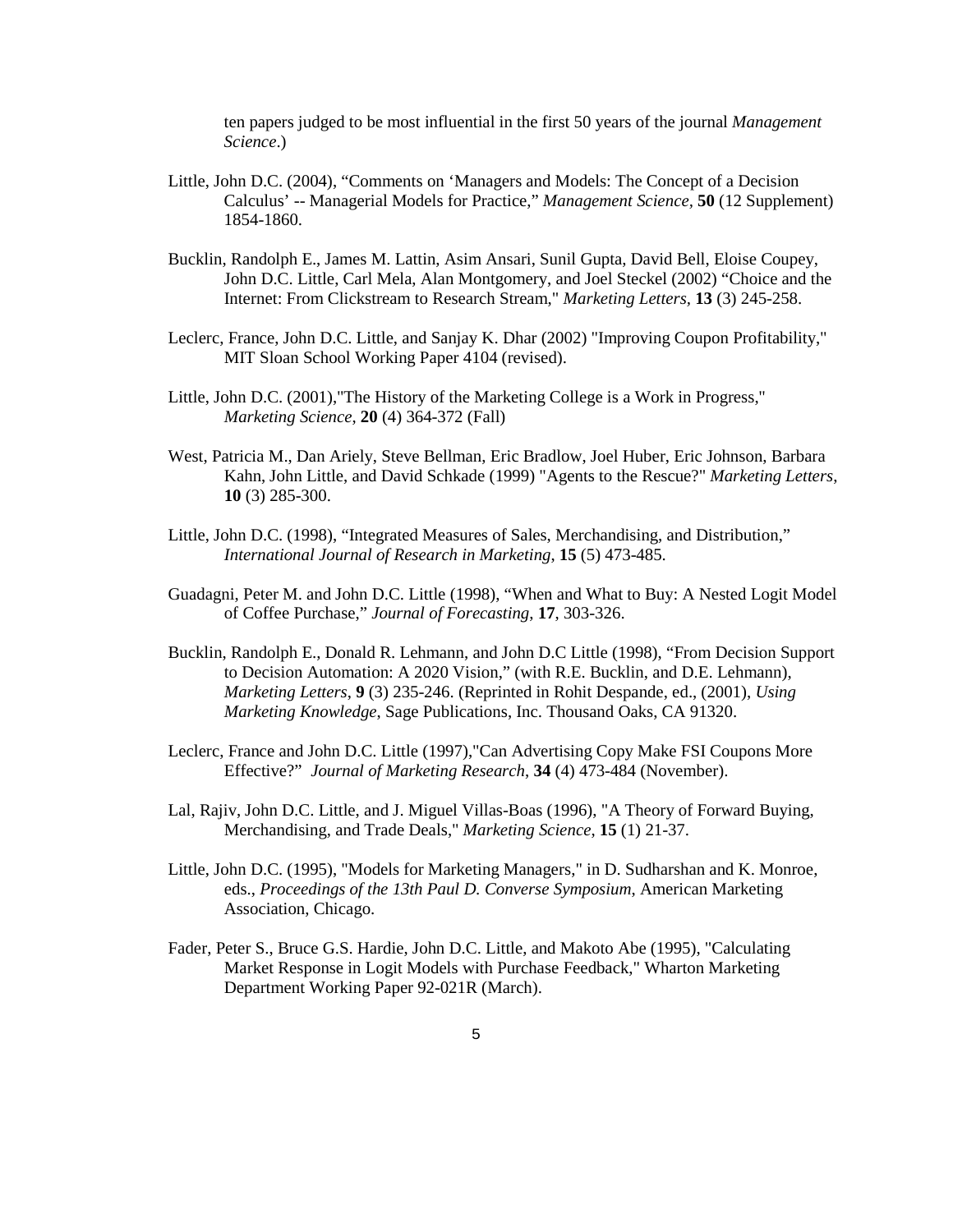- Blattberg, Robert C., Rashi Glazer, and John D.C. Little, eds., (1994) *The Marketing Information Revolution*, Harvard Business School Press, Boston, MA.
- Little, John D.C. (1994), "Information Technology in Marketing," in Thomas J. Allen and Michael S. Scott Morton, eds., *Information Technology and the Corporation of the 1990s: Research Studies*, Oxford University Press, New York.
- Kalyanaram, Gurumurthy and John D.C. Little (1994), "An Empirical Analysis of Latitude of Price Acceptance in Consumer Packaged Goods," *Journal of Consumer Research*, **21** 408-418 (December).
- Little, John D.C. (1994),"Modeling Market Response in Large Customer Panels," in Blattberg, Glazer and Little, eds., *The Marketing Information Revolution*, Harvard Business School Press,
- Fader, Peter S., James M. Lattin, and John D.C. Little (1992),"Estimating Nonlinear Parameters in the Multinomial Logit Model," *Marketing Science*, **11** (4) 372-85 (Fall).
- Schmitz, John D., Gordon D. Armstrong, and John D.C. Little (1990), "CoverStory Automated News Finding in Marketing," *Interfaces*, **20** (6) 29-38 (November).
- Little, John D.C. and Rico Bumbaca (1989),"The Charles River Dialogs, or Why Bother with the Logit?" MIT Marketing Center Working Paper 89-6, (May).
- Guadagni, Peter M. and John D.C. Little (1987), "When and What to Buy: A Nested Logit Model of Coffee Purchase," Sloan School Working Paper 1919-87, M.I.T. (August).
- Guadagni, Peter M. and John D.C. Little (1983), "A Logit Model of Brand Choice Calibrated on Scanner Data," *Marketing Science*, **2** (3) 203-238 (Summer).
- Alan P. Kuritsky, John D.C. Little, Alvin J. Silk, and Emily S. Bassman (1982), "The Development, Testing, and Execution of a New Marketing Strategy at AT&T Long Lines," *Interfaces*, **12** (6) 22-37 (December).
- Little, John D.C. and Jeremy F. Shapiro (1980), "A Theory for Pricing Nonfeatured Products in Supermarkets," *Journal of Business*, **53** (3 pt.2) S199-209 (July).
- Little, John D.C. (1979), "Aggregate Advertising Models: The State of the Art", *Operations Research*, **27** (4) 629-667 (July). Feature article.
- Lilien, Gary L. and John D.C. Little (1976), "The ADVISOR Project: A Study of Industrial Marketing Budgets," *Sloan Management Review*, **17** 17-31 (Spring).
- Little, John D.C. (1975) "BRANDAID: A Marketing-Mix Model, Part 1: Structure" and "Part 2: Implementation, Calibration, and Case Study," *Operations Research*, **23** (4) 628-673 (July).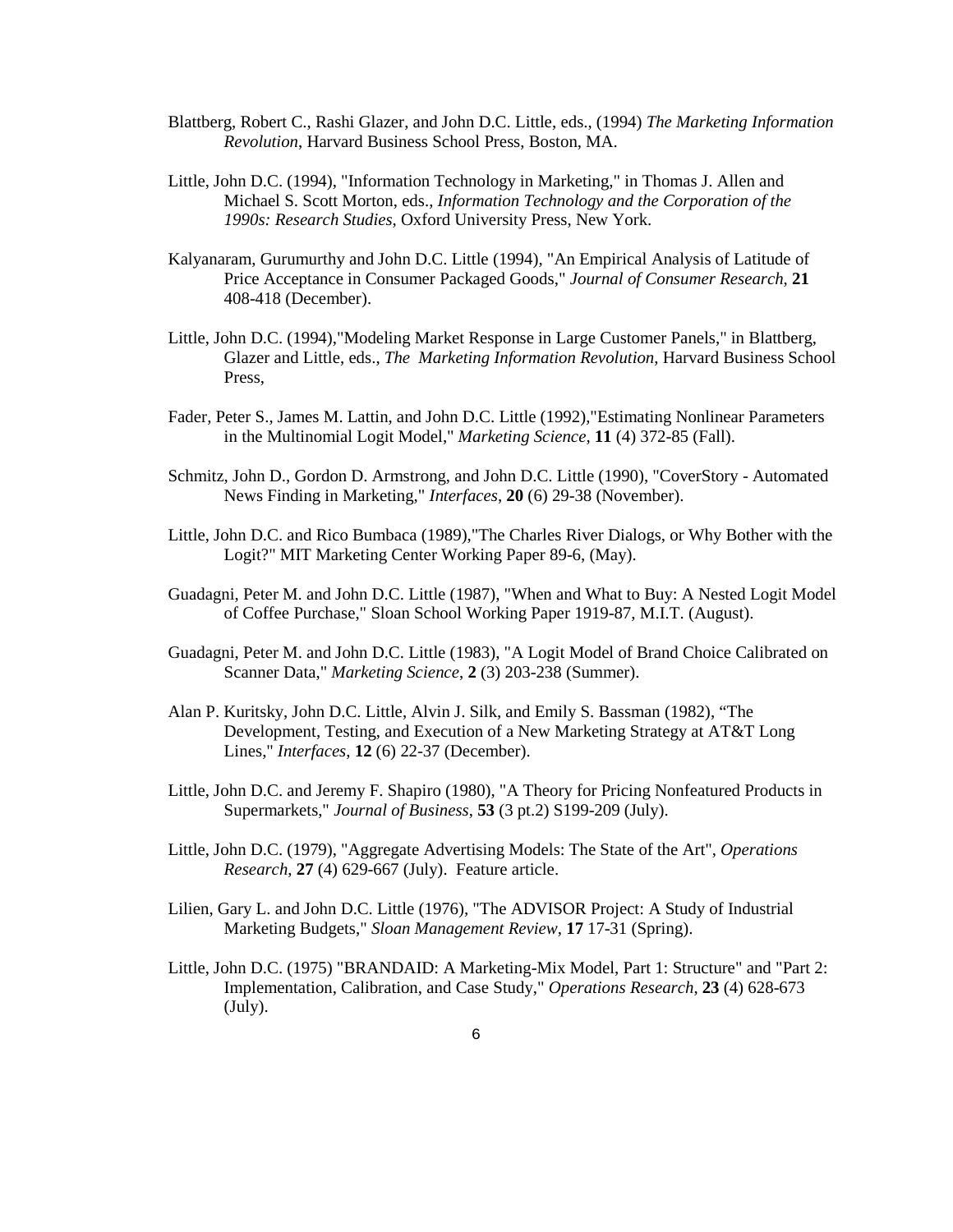- Bell, David E., Ralph L. Keeney, and John D.C. Little (1975), "A Market Share Theorem," *Journal of Marketing Research*, **12** 136-141 (May).
- Little, John D.C. and Leonard M. Lodish (1969), "A Media Planning Calculus," *Operations Research*, **17** (1) 1-35 (January).

(Honorable mention, Lanchester Prize for the best publication in operations research in 1969.)

- Little, John D.C. and Theodore E. Hlavac, Jr. (1969), "A Geographic Model of an Urban Automobile Market," pp 302-311 in D. Hertz and J. Melese, ed*., Proc. of the 4th International Conference on Operational Research*, Wiley-Interscience, New York,
- Little, John D.C. and Leonard M. Lodish (1966), "A Media Selection Model and its Optimization by Dynamic Programming," *Industrial Management Review*, **8** 15-24 (Fall).
- Little, John D.C. (1966) "A Model of Adaptive Control of Promotional Spending," *Operations Research*, **14** (6) 1075-1097 (November).

### **Decision Support Systems**

- Little, John D.C. and Michael N. Cassettari, *Decision Support Systems for Marketing Managers*, American Management Association, New York, 1984.
- Little, John D.C., Lakshmi Mohan, and Anthony Hatoun (1982) "Knowledge from Numbers: Marketing Decision Support Systems," *Industrial Marketing*, **67** (3) 46-49 (March)
- Little, John D.C. (1979), "Decision Support Systems for Marketing Managers," *Journal of Marketing* **43** (3) 9-26 (Summer)
- Little, John D.C. (1970), "Managers and Models: the Concept of a Decision Calculus," **16** (8) B466-485 (April)

#### **Traffic Signal Control**

- Cohen, S. L. and J. D. C. Little (1982), "The MAXBAND Program for Arterial Signal Timing Plans," *Public Roads*, **46** (2) 61-65 (September).
- Little, John D.C., Mark D. Kelson, and Nathan H. Gartner (1981), "MAXBAND: A Program for Setting Signals on Arteries and Triangular Networks," *Transportation Research Record*  795, 40-46.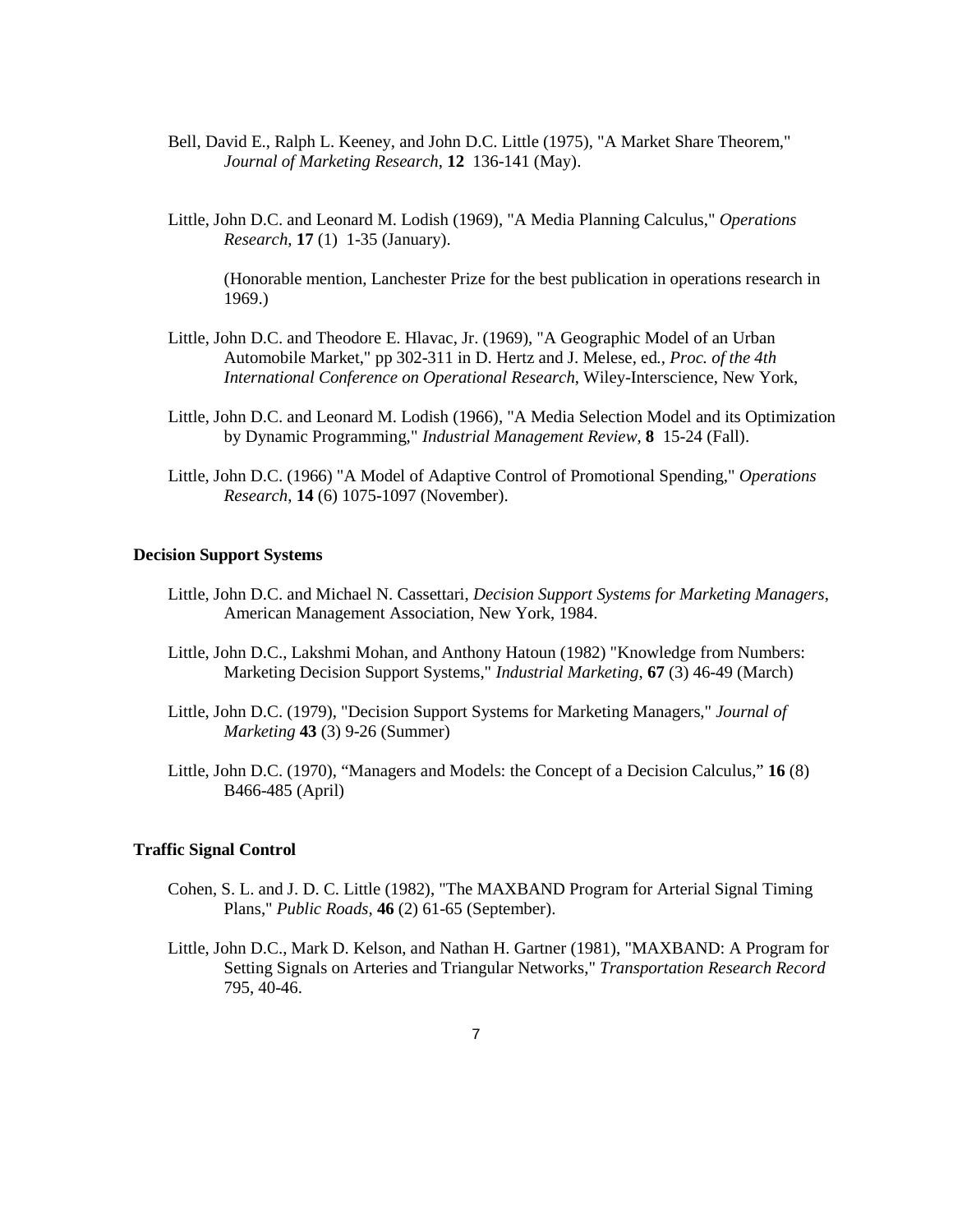- Gartner, Nathan H., John D.C. Little and Henry Gabbay (1976),"Simultaneous Optimization of Offsets, Splits and Cycle Times," *Transportation Research Record* 596, 6-15.
- Gartner, Nathan H., John D.C. Little, and Henry Gabbay (1975), "Optimization of Traffic Signal Settings by Mixed-Integer Linear Programming, Part 1: The Network Coordination Problem" and "Part 2: The Network Synchronization Problem," *Transportation Science*, **9** (4) 321-63 (November).
- Miller, S. and J. D. C. Little (1967), "Evaluation and Improvement of Traffic Signal Settings by Simulation," *Highway Research Record* 170, 56-59.
- Little, J. D. C., B. Martin, and J. Morgan (1966), "Synchronizing Traffic Signals for Maximal Bandwidth," *Highway Research Record* 118.
- Little, John D.C. (1966),"The Synchronization of Traffic Signals by Mixed-Integer Linear Programming,*" Operations Research*, **14** (4) 568-594 (July).
- Morgan, John T. and John D.C. Little (1964), "Synchronizing Traffic Signals for Maximal Bandwidth," *Operations Research*, **12** (6) 896-912 (November).

#### **OR/MS Methodology**

- Little, John D. C. (2011), "Little's Law as Viewed on Its 50th Anniversary," *Operations Research*, **59** (3) 536-549 (May). (Invited paper.)
- Little, John D.C. and Stephen C. Graves (2008), "Little's Law," Chapter 5 in: Dilip Chhajed and Timothy J. Lowe, eds*. Building Intuition: Insights from Basic Operations Management Models and Principles*, Springer Science+Business Media, LLC, New York.
- Little, John D.C. (1977) "Optimal Adaptive Control: A Multivariate Model for Marketing Applications," *IEEE Transactions on Automatic Control*, **AC-22** (2) 187-195 (April).
- Kakalik, James S. and John D.C. Little (1971), "Optimal Service Policy for the M/G/1 Queue with Multiple Classes of Arrivals," P-4525, The RAND Corporation, (September).
- Little, John D.C., Katta G. Murty, Dura W. Sweeney, Caroline Karel (1963), "An Algorithm for the Traveling Salesman Problem," *Operations Research*, **11** (6) 972-989 (November).

(This paper coined the term: "branch and bound")

Little, John D.C. (1961), "A Proof of the Queuing Formula: L=λW," *Operations Research*, **9** (3) 383-387 (May). (  $L=\lambda W$  has come to be known as Little's Law.)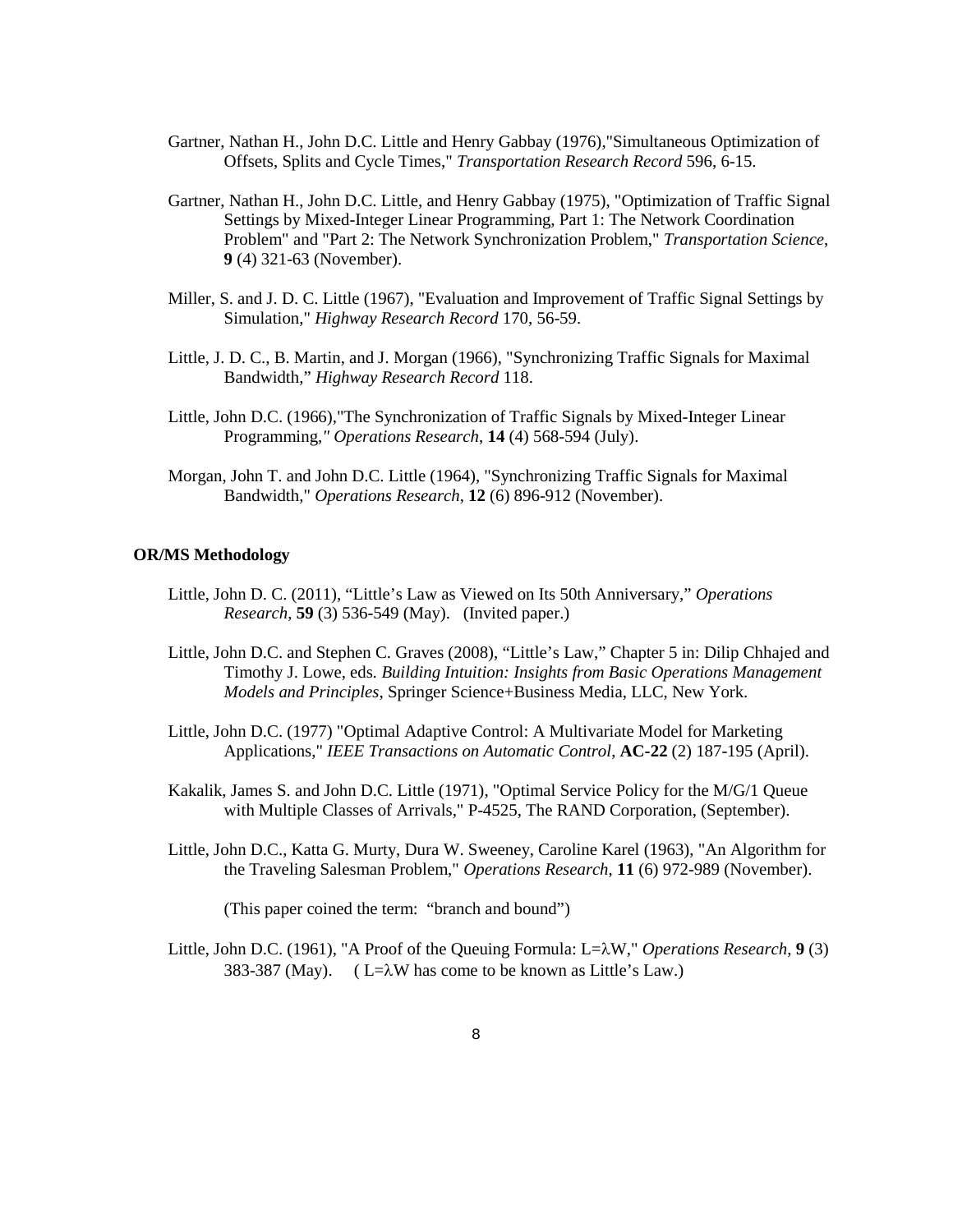#### **Other**

- Little, John D.C. (2002), "Philip M. Morse and the Beginnings," *Operations Research,* **50** (1) 146-148 (January)
- Little, John D.C. and Elizabeth A. Little (1997),"Analyzing Prehistoric Diets by Linear Programming," *Journal of Archaeological Science*, **23** 741-748 (August).
- Little, John D.C. (1994), "On Model Building," pp. 167-182 in William A. Wallace, ed., *Ethics in Modeling*, Pergamon, Elsevier Science Ltd., Oxford, U.K.
- Little, John D.C. (1992),"Tautologies, Models and Theories: Can We Find 'Laws' of Manufacturing," *IIE Transactions*, **24** (3) 7-13 (July).
- Little, John D,C, (1992),"Are There 'Laws' of Manufacturing," pp. 180-88 in J.A. Heim and W.D. Compton, eds., *Manufacturing Systems: Foundations of World-Class Practice*, National Academy Press, Washington, D.C.
- Little, John D.C. (1991),"Operations Research in Industry: New Opportunities in a Changing World," *Operations Research*, **39** (4) 531-42 (July) (Philip McCord Morse Lecture).
- Little, John D.C. (1991),"Operations Research in Industry: Success Yes; Wisdom Maybe; Complacency - No," pp. 3-10 in H.E. Bradley, ed., *Operational Research '90*, Pergamon Press, Oxford.
- Fishburn, Peter C. and John D.C. Little (1988),"An Experiment in Approval Voting," *Management Science*, **34** (5) 555-68 (May).
- Little, John D.C. (1986), "Research Opportunities in the Decision and Management Sciences," *Management Science*, **32** (1) 1-13 (January).
- Huguenin, John E. and John D.C. Little (1977), "Marketing Issues Related to "Waste" Grown Aquatic Foods," *Environmental Management*, **1** (5) 433-440 (June).
- Little, John D.C., Chandler H. Stevens, and Peter Tropp (1971), "Citizen Feedback System: The Puerto Rico Model," *National Civic Review*, **60** (4) 191-198, 203 (April).
- Little, John D.C. (1961), "Approximate Expected Delays for Several Maneuvers by a Driver in Poisson Traffic," *Operations Research*, **9** (1) 39-52 (January).
- Stratton, J. A., P. M. Morse, L. Chu, J. D. C. Little and F. J. Corbato (1956), *Spheroidal Wave Functions,* Technology Press of M.I.T. and John Wiley & Sons,Inc, New York
- Little, John D.C. (1955), "The Use of Storage Water in a Hydroelectric System," *Operations Research*, **3** (2) 187-197 (May).

(Honorable mention: Lanchester Prize for the best publication in operations research in 1955.)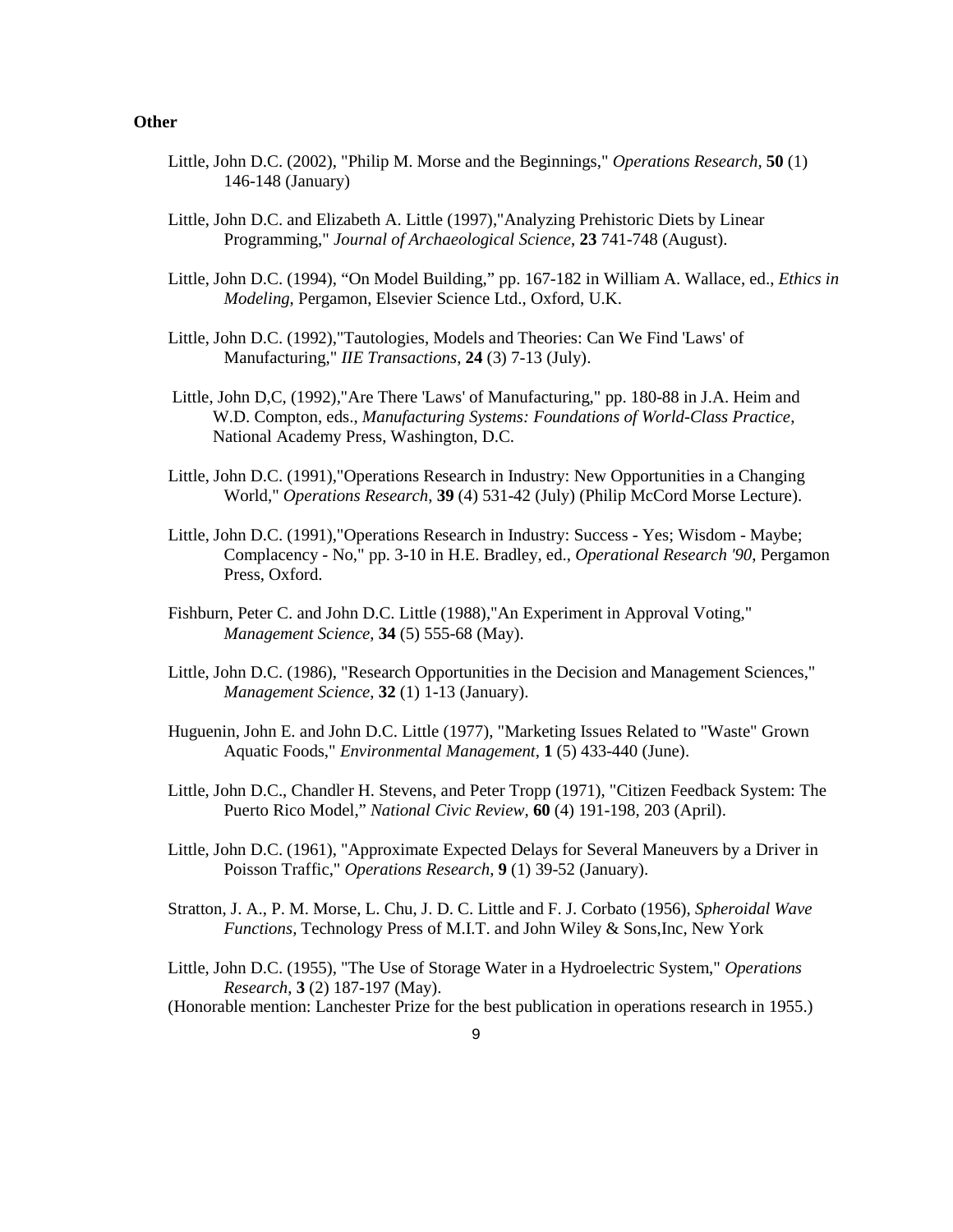## **RESEARCH GRANTS AND SPONSORED RESEARCH**

 Principal investigator on various grants and research projects. Sponsors have included the National Science Foundation, Marketing Science Institute, Ocean Spray Cranberries, Lever Brothers Company, Nabisco, Inc., Mobil Oil Corporation, The Coca-Cola Company, General Motors, Ford Motor Company, Office of Naval Research, Department of Transportation, Army Research Office, Association of National Advertisers, AT&T Long Lines, and Fusion-io..

## **PROFESSIONAL SOCIETY AND RELATED ACTIVITIES**

| 2002-06 | Advisory Board, INFORMS Society for Marketing Science                                                                                                 |
|---------|-------------------------------------------------------------------------------------------------------------------------------------------------------|
| 2000-03 | Council, American Association for the Advancement of Science                                                                                          |
| 1995    | President, Institute for Operations Research and the Management Sciences (INFORMS),<br>President-elect 1994, Past-president, 1996.                    |
| 1992-96 | National Academy of Engineering Peer Review Committee, Industrial, Manufacturing,<br>and Operational Systems Section; Vice Chair 1994-5, Chair 1995-6 |
| 1992-95 | National Academy of Engineering Membership Policy Committee                                                                                           |
| 1992-94 | <b>OR/MS Board Strategic Planning Committee</b>                                                                                                       |
| 1992    | <b>ORSA/TIMS Committee on Constitutional Revision</b>                                                                                                 |
| 1990-06 | Advisory Board, Information Systems Research                                                                                                          |
| 1989-94 | Chair, TIMS/ORSA Committee on Cooperation                                                                                                             |
| 1986-89 | Advisory Panel for the Decision, Risk, and Management Science Program, National<br>Science Foundation, Washington, D.C.                               |
| 1984-85 | President, The Institute of Management Sciences (TIMS), President-elect 1983-84,<br>Past-president 1985-86                                            |
| 1984-00 | Associate Editor, IMA Journal of Mathematics in Management.                                                                                           |
| 1983-89 | Academic Trustee, Marketing Science Institute.                                                                                                        |
| 1982-94 | Advisory Board, Marketing Science.                                                                                                                    |
| 1981-   | Advisory Editor, Operations Research Letters.                                                                                                         |
| 1979-80 | President, Operations Research Society of America (ORSA), President-elect 1978-79,<br>Past-president 1980-83.                                         |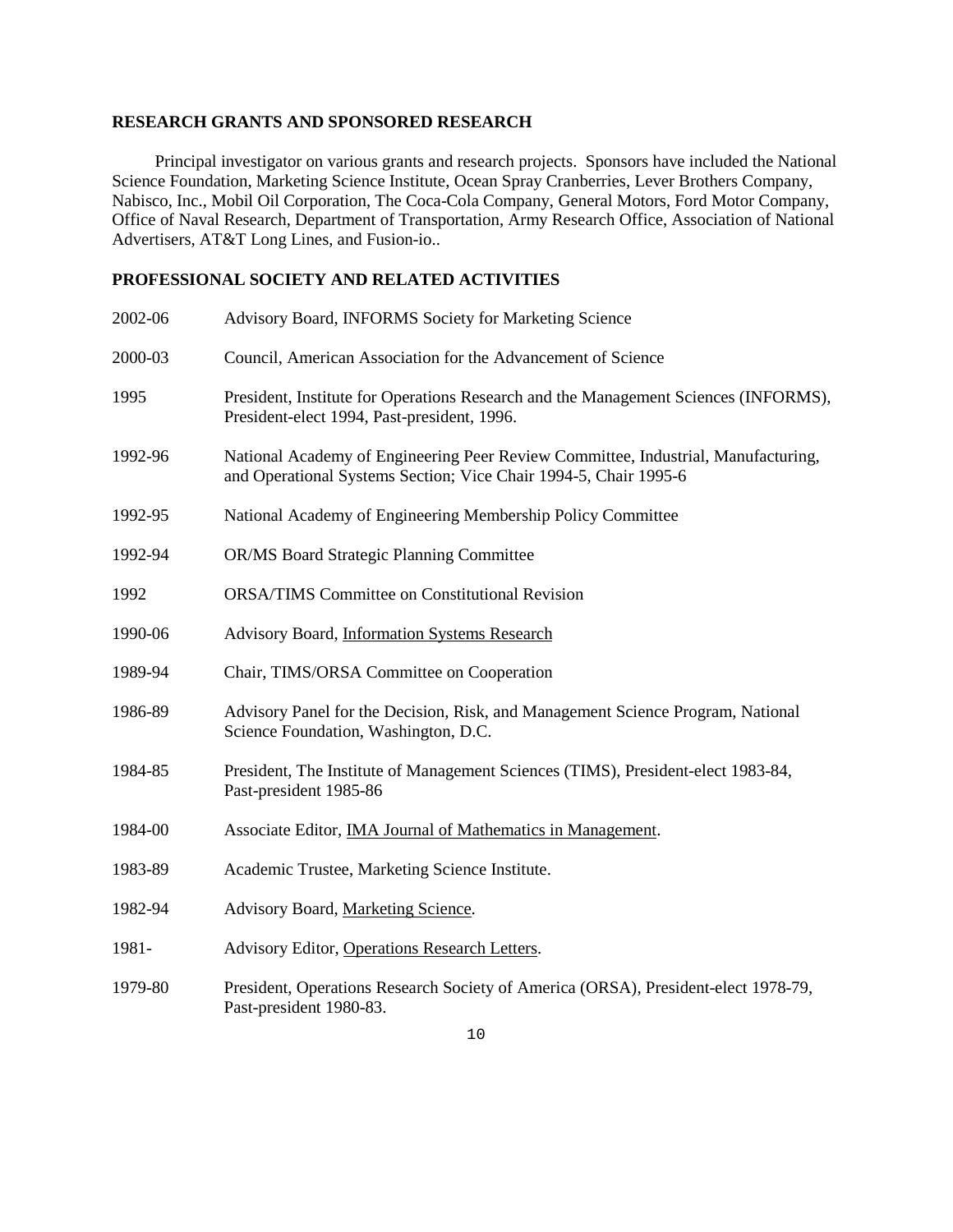| 1976-79 | Vice President for Publications, TIMS.                                                |
|---------|---------------------------------------------------------------------------------------|
| 1973-74 | Chair, ORSA Publications Committee. Chair, Joint ORSA/TIMS Publications<br>Committee. |
| 1970-73 | Council, ORSA.                                                                        |
| 1970-71 | Chair, Transportation Science Section of ORSA.                                        |
| 1967-71 | Associate Editor, Management Science.                                                 |

Society memberships include: Institute for Operations Research and the Management Sciences (INFORMS) (Fellow), American Association for the Advancement of Science (Fellow), American Marketing Association, Operational Research Society (UK), European Marketing Academy, INFORMS Society for Marketing Science (Fellow).

### **CONSULTING AND BUSINESS ACTIVITIES**

| 1997-1999 | Co-founder, Director, InSite Marketing Technology, Inc., Waltham, Massachusetts.                                                                                                                                                                                                                                                                                                                                                                                                                                                                                                                                                    |
|-----------|-------------------------------------------------------------------------------------------------------------------------------------------------------------------------------------------------------------------------------------------------------------------------------------------------------------------------------------------------------------------------------------------------------------------------------------------------------------------------------------------------------------------------------------------------------------------------------------------------------------------------------------|
| 1985-2003 | Director, Information Resources Inc. (IRI), Chicago, Illinois.                                                                                                                                                                                                                                                                                                                                                                                                                                                                                                                                                                      |
| 1967-85   | Co-founder, President (1967-80), Chairman (1967-85) of Management Decision Systems,<br>Inc. (MDS), Waltham, Massachusetts. MDS, a privately held company, merged<br>with IRI in May 1985. At the time of the merger MDS had 210 employees and<br>offices in Boston, New York, Parsippany, Chicago, San Francisco, Toronto, Los<br>Angeles, London, Paris, and Sydney. Principal products were EXPRESS<br>decision support software for financial and marketing applications, a variety of<br>marketing models and services, including ASSESSOR, BRANDAID,<br>CALLPLAN, PERCEPTOR, and PROMOTER, and custom marketing<br>consulting. |

1957-67 Consultant to various corporations and governmental units, including: the Ford Motor Company, General Motors, The Coca-Cola Company, Nabisco, DuPont, IBM, Scott Paper, RCA, J. Walter Thompson, the RAND Corporation, the Commonwealth of Puerto Rico, and the Commonwealth of Massachusetts.

## **BIOGRAPHICAL LISTINGS**

*Who's Who in America American Men and Women of Science Who's Who in Finance and Industry Who's Who in Advertising Who's Who in the World*